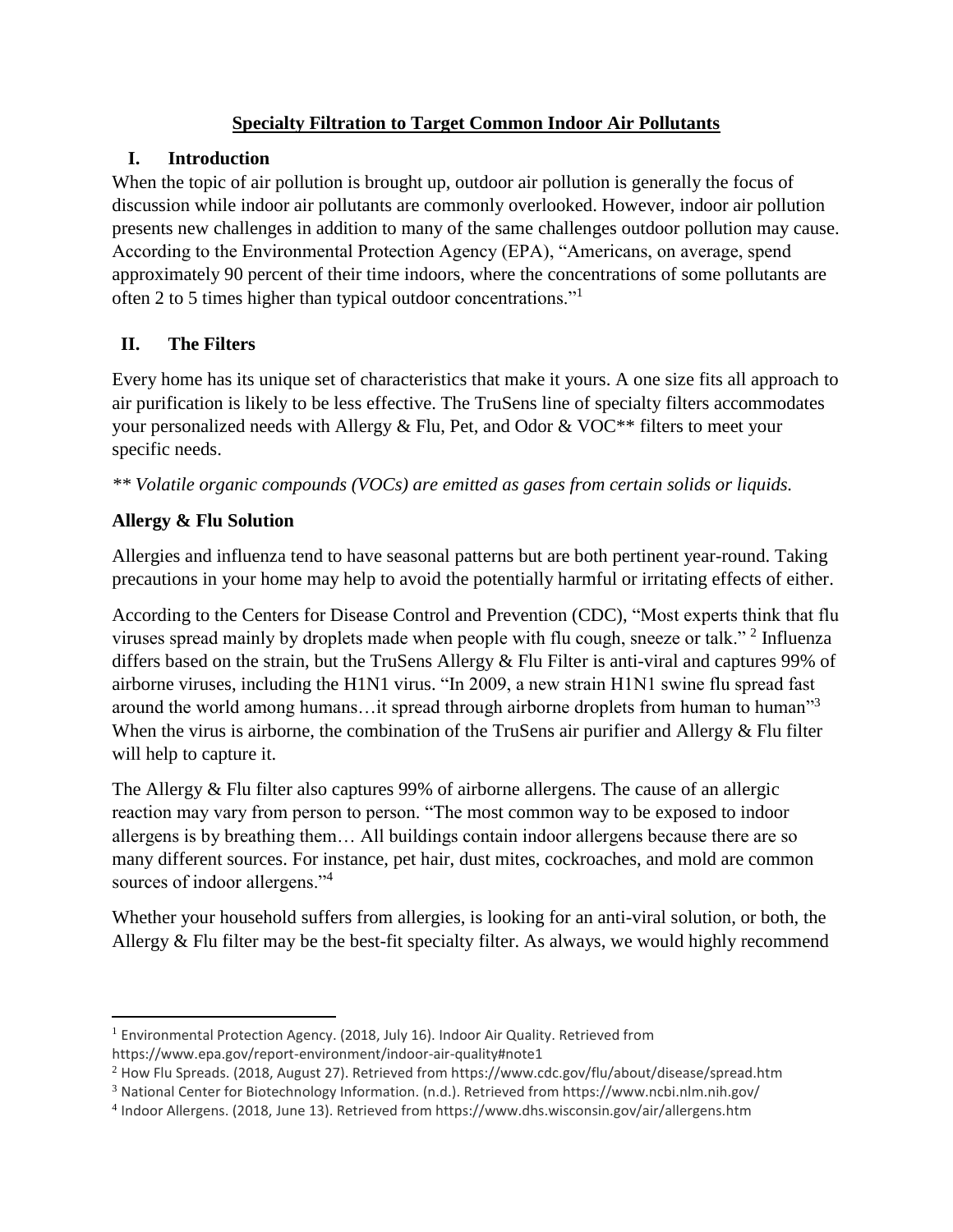you consult your physician before making any decisions on how to address your specific concern/room conditions.

## **Pet Solution**

A common addition to households around the world are pets. Unfortunately, some of the most common household pets are also a source of indoor air pollutants. For pet owners with allergies to their pet this can be an obvious problem. "People with allergies may experience upper and lower respiratory tract symptoms including congestion, sneezing, runny nose, chest tightness and wheezing. Other symptoms are itching, watery eyes, and eczema or rashes."<sup>5</sup> Regardless of allergies or not, all pet owners can benefit from a reduction of air pollutants from their pets. The TruSens Pet filter captures up to 99.97% of pet dander and helps eliminate common pet odors. TruSens air purifiers have many benefits to meet any household's needs, adding the Pet filter is best to help out pet owners.

# **Odor & VOC Solution**

Odors and VOCs are unavoidable within a household. Lingering odors may be unpleasant, but VOCs are potentially harmful. In developing the Odor & VOC filter, TruSens set out to target both these issues.

"Volatile organic compounds (VOCs) are emitted as gases from certain solids or liquids. VOCs include a variety of chemicals, some of which may have short- and long-term adverse health effects. Concentrations of many VOCs are consistently higher indoors (up to ten times higher) than outdoors. VOCs are emitted by a wide array of products numbering in the thousands."<sup>6</sup>

VOCs can be emitted from several household products such as cleaning products or paints. Exposure to VOCs can lead to health effects including eye, nose and throat irritation, headaches and nausea. The TruSens Odor & VOC filer helps remove common cooking and cleaning odors, and reduces VOCs.

# **III. Technology Behind TruSens Specialty Filters**

TruSens air purifiers come with a Standard Filter inside. These filters are great for targeting air pollutants in general, and will still help to capture allergens, odors, pet dander and more. The specialty filters are custom made to enhance the needs of a specific home and each filter includes a prefilter, carbon layer, and HEPA filter.

# **Prefilter:**

Compared to the Standard Filter's prefilter, the Pet filter is lower density for easy cleaning and helps capture larger airborne particles such as pet dander and hair. The Allergy & Flu Filter and the Odor & VOC filter each contain a durable mesh prefilter that captures both smaller and larger

 $\overline{a}$ <sup>5</sup> Pet Dander. (n.d.). Retrieved from https://www.lung.org/clean-air/at-home/indoor-air-pollutants/pet-dander <sup>6</sup> Volatile Organic Compounds' Impact on Indoor Air Quality. (2017, November 6). Retrieved from

https://www.epa.gov/indoor-air-quality-iaq/volatile-organic-compounds-impact-indoor-air-quality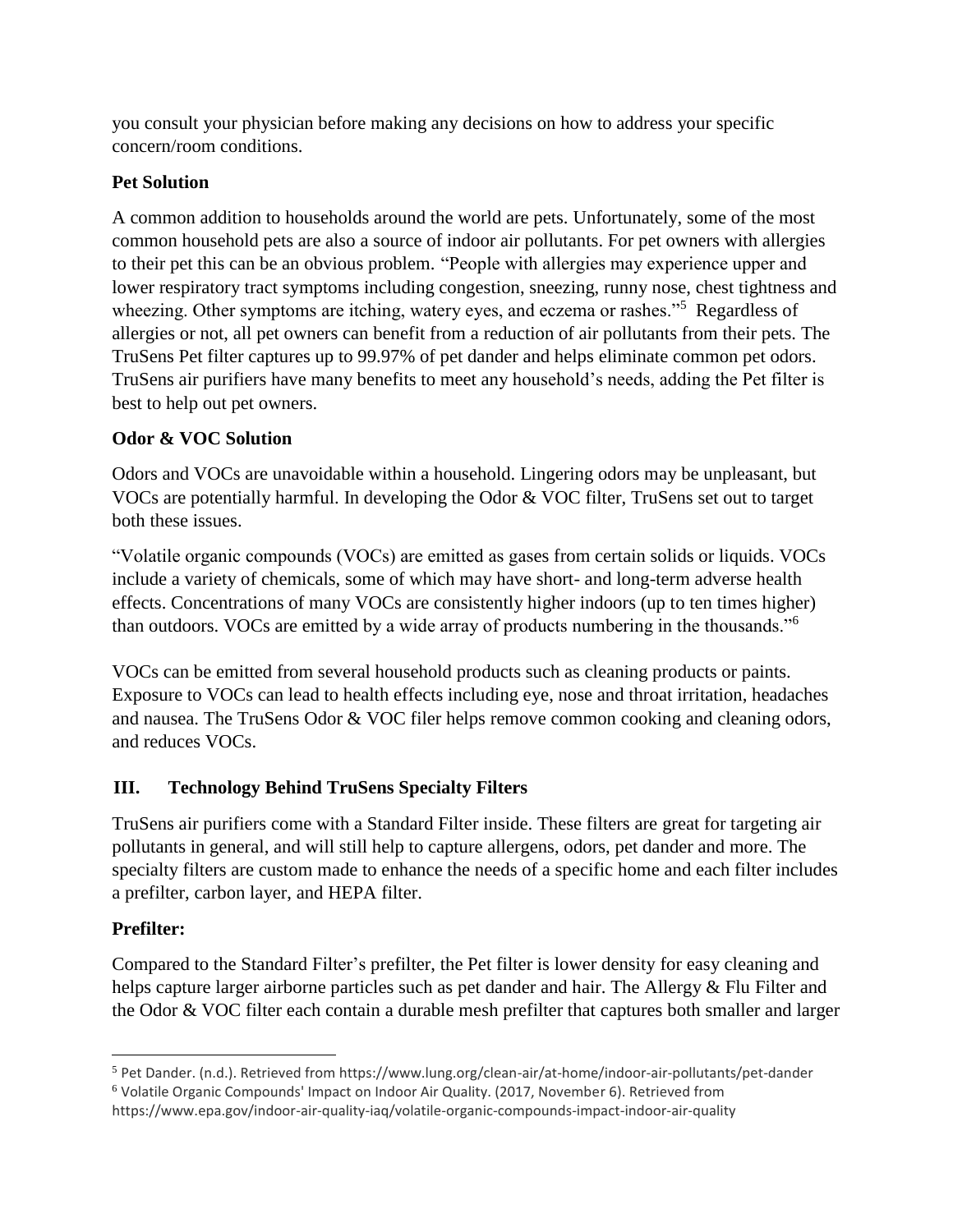particles. The prefilters are the first line of defense within the filter as a whole and may help extend the life of the carbon layer and HEPA filter within.

#### **Carbon Layers:**

Activated carbon is best used for odor and VOC removal. Due to this, the Odor & VOC filter has the most carbon mass. The Standard Filters have a carbon layer that that fits on the HEPA drum, while the specialty filters each have a carbon drum that stacks in front of the HEPA drum. Each specialty filter carbon drum varies in the layers of carbon pellets – the Allergy  $&$  Flu carbon drum has 1 layer of carbon pellets, the Pet carbon drum has 2 layers of carbon pellets, and the Odor & VOC carbon drum has 3 layers of carbon pellets.

To specifically target odors and VOCs, the carbon pellet layers have larger amounts of carbon mass. "A number of studies using activated carbon filters showed that they are excellent volatile organic compounds (VOCs) adsorbents, having a long lifetime with a consistent VOCs removal efficiency."<sup>7</sup>

Carbon is an ideal material to consume these VOC gases because "the adsorption isotherm (maximum capacity of VOC gas that can be adsorbed) is also a function of the amount of adsorption area that molecules of the VOC can reach. Pores on the surface allow entry to the interior area of each of these adsorbents. The interior is where most of the adsorption area exists. Carbon has pores leading to smaller pores, which lead to even smaller pores. This apparently continues ad infinitum in carbon, and much of the internal surface area is in these micro-pores."<sup>8</sup> The process of adsorption is summarized in the following: "Adsorption is the most traditional method for removal of VOCs. Activated carbon, molecular sieve and silica gel are porous materials with a large surface area medium for physical and chemical adsorption. Physical adsorption involves VOCs being trapped onto the materials such as zeolites, activated carbon, activated alumina and molecular sieves and porous clay ore without changing their original form."<sup>9</sup> In short, "Overall, the ACCF (Activated Carbon Cellulose Filter) showed average 99.7 % dust removal efficiency and at the same time performed 98.9–100 % BTEX (benzene, toluene, ethylbenzene and m-xylene) gas removal at the 6.7 m/s linear velocity condition. The result promises excellent simultaneous dust and VOCs removal, with the filters to be used for a wide range of air quality control purposes."<sup>10</sup> The larger carbon mass present in these specialty filters promises greater adsorption to remove offensive odors and VOCs from your home.

## **High Efficiency Particulate Air (HEPA) Filters:**

 $\overline{a}$ 

"HEPA is a type of pleated mechanical air filter. It is an acronym for "high efficiency particulate air [filter]" (as officially defined by the U.S. Dept. of Energy). This type of air filter can

<sup>&</sup>lt;sup>7</sup> S.Y. Kim, Y.H. Yoon, & K.S. Kim (2016) Performance of activated carbon-impregnated cellulose filters for indoor VOCs and dust control. Retrieved from <http://www.bioline.org.br/pdf?st16202>

<sup>8</sup> Environmental Protection Agency (1999) Choosing an Adsoption System for VOC: Carbon, Zeolite, or Polymers? Retrieved from<https://www3.epa.gov/ttn/catc/dir1/fadsorb.pdf>

<sup>9</sup> Environmental Protection Agency (1999) Choosing an Adsoption System for VOC: Carbon, Zeolite, or Polymers? Retrieved from<https://www.mdpi.com/1420-3049/21/1/56/pdf>

<sup>&</sup>lt;sup>10</sup> S.Y. Kim, Y.H. Yoon,  $\&$  K.S. Kim (2016) Performance of activated carbon-impregnated cellulose filters for indoor VOCs and dust control. Retrieved from <http://www.bioline.org.br/pdf?st16202>